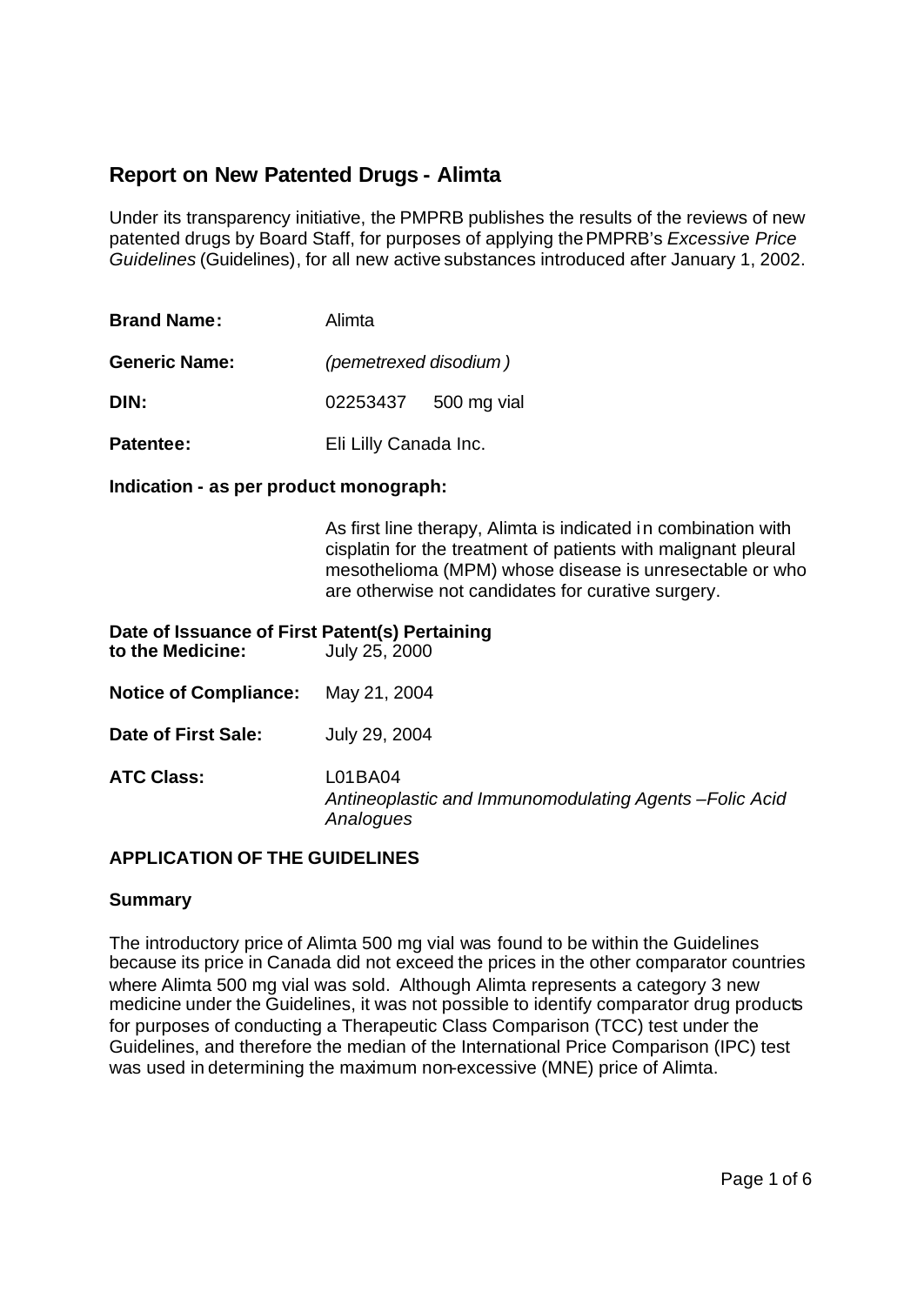### **Scientific Review**

The PMPRB's Human Drug Advisory Panel (HDAP) recommended that Alimta be classified as a category 3 new medicine (provides moderate, little or no therapeutic advantage over comparable medicines).

The HDAP further recommended that, as there is no standard therapy for the treatment of MPM, and since no comparative clinical studies on combination therapies are available, it was not possible to identify comparator drug products for purposes of conducting a TCC test under the Guidelines.

#### **Price Review**

Under the Guidelines, in circumstances where it is not possible or appropriate to conduct a TCC test for a new category 3 drug product, the MNE price is determined with reference to the median of the prices of the same medicine in the seven countries listed in the *Patented Medicines Regulations, 1994* (Regulations). The price of Alimta 500 mg vial was within the Guidelines in the first 30-day sales of the medicine from July 29, 2004, as its price in Canada did not exceed the price of Alimta 500 mg vial in the only other country in which it was then sold, the United States. Alimta 500 mg vial was subsequently introduced for sale in two other countries listed in the Regulations during the last months of 2004 (Germany and Sweden). The following table identifies the prices of Alimta 500 mg vial in relation to those countries in which it was then sold:

| Country                     | Price per vial (CDN\$) |
|-----------------------------|------------------------|
| Canada                      | \$2750.0000            |
| Germany                     | \$2163.8000            |
| Sweden                      | \$2145.4800            |
| <b>United States</b>        | \$2865.1400            |
| <b>International Median</b> | \$2163.8000            |

**Source:** Publicly available prices as per the *Patented Medicines Regulations, 1994.*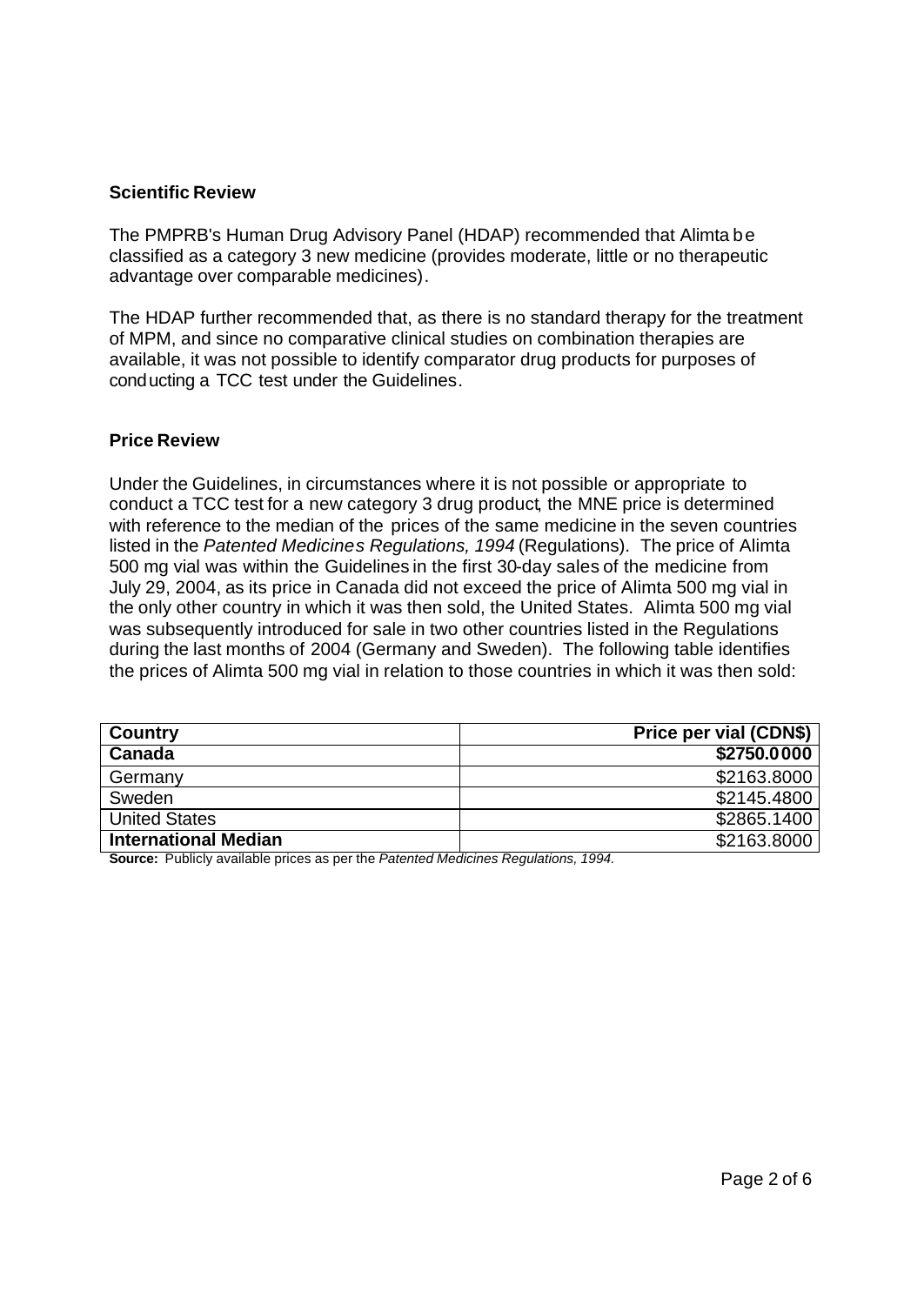In 2005, when Alimta 500 mg vial was sold in all of the seven countries listed in the Regulations, its price in Canada did not exceed the median price of those countries, and was therefore within the Guidelines. The following table sets out the prices of Alimta 500 mg vial in relation to the other listed countries:

| <b>Country</b>              | Price per vial (CDN\$) |
|-----------------------------|------------------------|
| Canada                      | \$2,115.6900           |
| Germany                     | \$2,295.8600           |
| Sweden                      | \$2,289.6800           |
| France                      | \$1,907.9100           |
| Italy                       | \$2,297.4500           |
| Switzerland                 | \$2,239.4600           |
| <b>United Kingdom</b>       | \$1,880.1500           |
| <b>United States</b>        | \$2,698.1200           |
| <b>International Median</b> | \$2,289.6800           |

**Source:** Publicly available prices as per the *Patented Medicine Regulations, 1994.*

*Where comparators and dosage regimens are referred to in the Summary Reports, they have been selected by the HDAP for the purpose of carrying out the PMPRB's regulatory mandate, which is to review the prices of patented medicines sold in Canada to ensure that such prices are not excessive. The publication of these reports is also part of the PMPRB's commitment to make its price review process more transparent.*

*The information contained in the PMPRB's Summary Reports should not be relied upon for any purpose other than its stated purpose and is not to be interpreted as an endorsement, recommendation or approval of any drug nor is it intended to be relied upon as a substitute for seeking appropriate advice from a qualified health care practitioner.*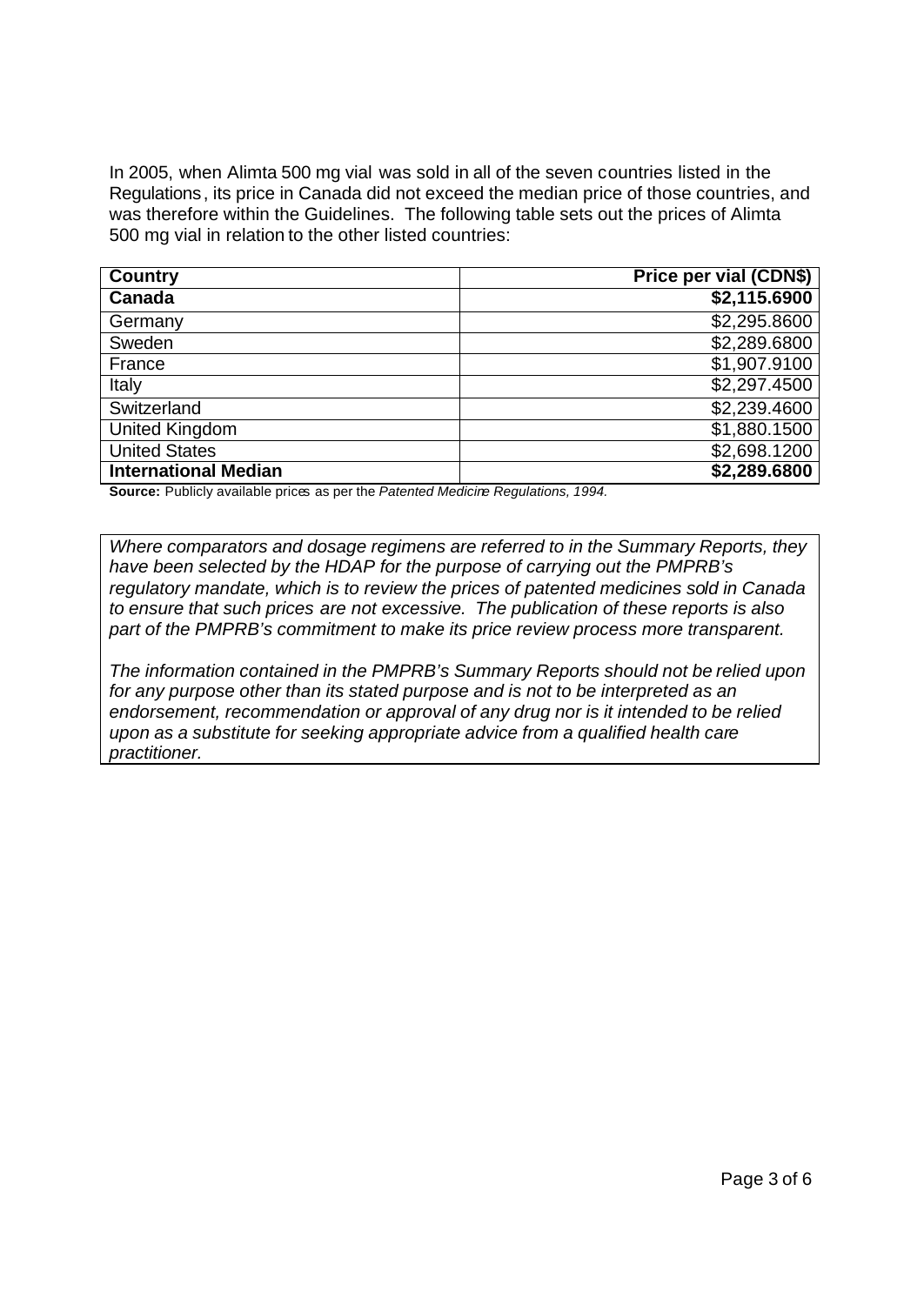## **References - Alimta**

- 1. Abstracts reprinted from American Society of Clinical Oncology meeting proceedings, volume 22, 2003, Chicago IL.
- 2. Adjei AA, Erlichman C, Sloan JA, *et al*. Phase I and pharmacologic study of sequences of gemcitabine a nd the multitargeted antifolate agent in patients with advanced solid tumors. J Clin Oncol 2000;18:1748-57.
- 3. Anon. Pemetrexed (Alimta) for mesothelioma. Med Let 2004;46(1180):312.
- 4. Cancer Care Ontario. Lung Malignant Mesothelioma. Chemotherapy Regimens. (Updated January 2004). Available from: http://www.cancercare.on.ca/access\_152.htm#mesothelioma (accessed 18 October 2004).
- 5. Catalano A, Gianni W, Procopio A. Experimental therapy of malignant mesothelioma: new perspectives from anti-angiogenic treatments. Crit Rev Oncol/Hematol 2004;0:101-9.
- 6. Drug Product Database [database online]. Health Canada. Available from: http://www.hc-sc.gc.ca/hpb/drugs-dpd/index.html (accessed 27 Oct 2004).
- 7. Gadgeel SM, Pass HI. Novel combinations using pemetrexed in malignant mesothelioma. Clin Lung Cancer 2004;5(Suppl 2):S61-6.
- 8. Hughes A, Calvert P, Azzabi A, *et al.* Phase I clinical and pharmacokinetic study of pemetrexed and carboplatin in patient with malignant pleural mesothelioma. J Clin Oncol 2002;20:3533-44.
- 9. Jaane PA, Obasaju C, Simon G, *et al*. A phase 2 clinical trial of pemetrexed plus gemcitabine as front-line chemotherapy for patients with malignant pleural mesothelioma (MPM)[abstract]. J Clin Oncol 2004;22(14S):7053 Available from: http://www.asco.org/ac/1,1003, 12-002643-00\_18-0026-00\_19-002154,00.asp (accessed 9 Nov 2004).
- 10. Karthaus M, Metzner D, Maher G, *et al.* Pemetrexed + cisplatin (DDP) in patients with malignant peritoneal mesothelioma [abstract]. J Clin Oncol 2004;22(14S):7201. Available from: http://www.asco.org/ac/1,1003,\_12-002643- 00\_18-0026-00\_19-002781,00.asp (accessed 9 Nov 2004).
- 11. Manegold C. Pemetrexed (Alimta, MTA, multitargeted antifolate, LY231514) for malignant pleural mesothelioma. Semin Oncol 30 (suppl 10):32-6.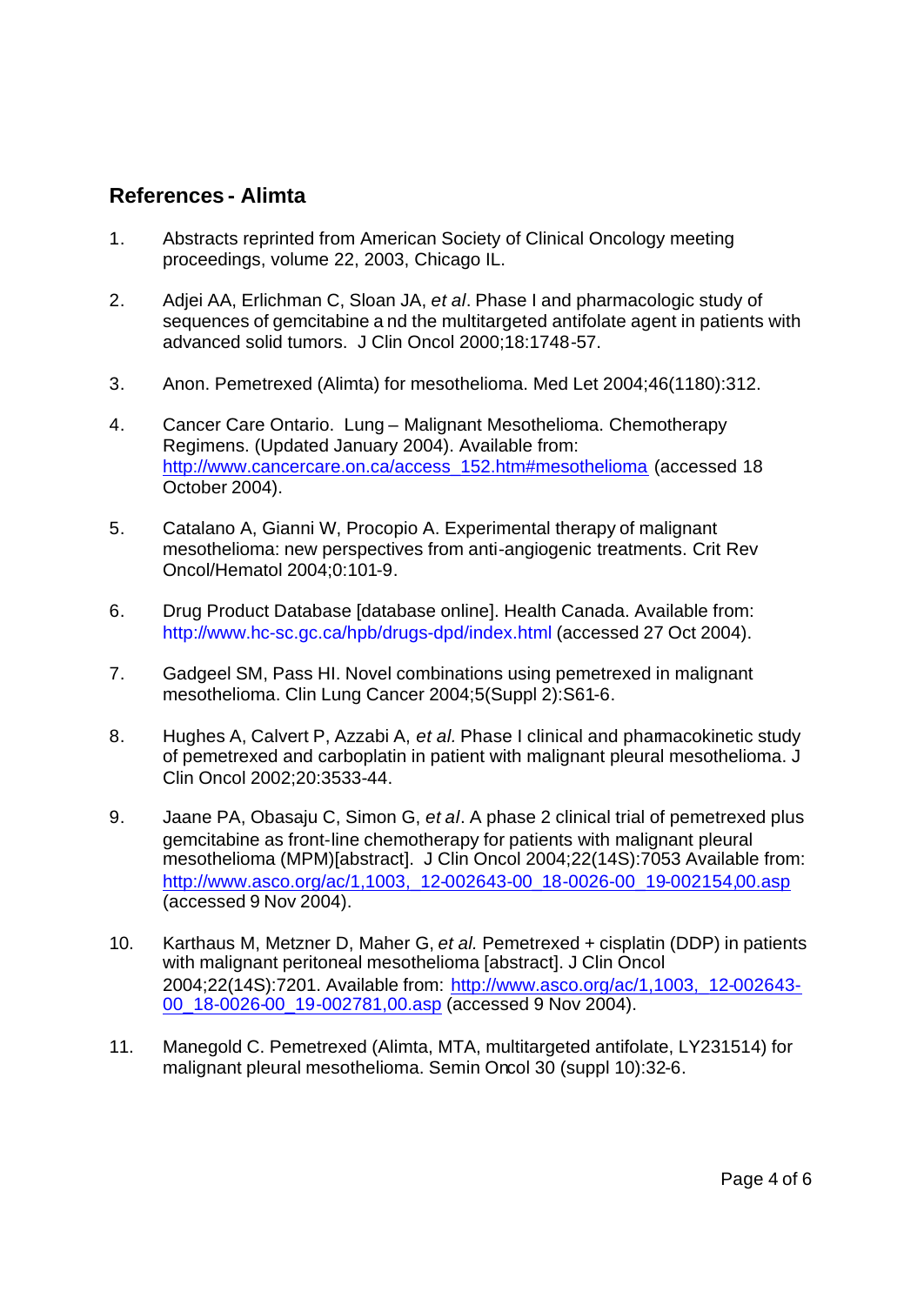- 12. Maziak DE, Gagliardi A, Mackay JA, *et al*. Lung Cancer DSG Publication Surgical Management of Malignant Plural Mesothelioma. Evidence Summary Report #7-14-2.Cancer Care Ontario. Available from: www.cancercare.o.ca/print/access\_1100.htm (accessed 18 Oct 2004).
- 13. National Cancer Institute. Malignant Mesothelioma (PDQ): Treatment (Health Professional Version). US National Institutes of Health. Available from: http://www.cancer.gov/cancertopics/pdq/treatment/malignantmesothelioma/ HealthProfessional (accessed 18 Oct 2004).
- 14. National Institute for Clinical Excellence. Appraisals in Development. Mesothelioma - Pemetrexed disodium. Available from: www.nice.org/uk/page.aspx?0=20707. (accessed 18 Oct 2004).
- 15. New ATC Codes and DDDs. WHO Collaborating Centre for Drug Statistics Methadology. Available from: http://www.whocc.no/atcddd/ (accessed 27 Oct 2004).
- 16. Parker C, Neville E. Lung Cancer. 8: Management of malignant mesothelioma. Thorax 2003;58:809-13.
- 17. Product Monograph of Alimta (pemetrexed disodium). Eli Lilly Canada Inc. Toronto, On. May 21, 2004.
- 18. Repchinsky C, ed. Compendium of Pharmaceuticals and Specialties. Canadian Pharmacists Association. Ottawa, On. 2004.
- 19. Rusch VW. Pemetrexed and cisplatin for malignant pleural mesothelioma: A new standard of care? J Clin Oncol 2003;21(14):2629-30.
- 20. Scagliotti GV, Shin DM, Kindler HL, *et al*. Phase II study of pemetrexed with and without folic acid and vitamin B12 as front-line therapy in malignant pleural mesothelioma. J Clin Oncol 2003;21:1556-61.
- 21. Solimando DA Jr, Waddell JA. Cancer chemotherapy update. Hosp Pharm 2004;39(7):628-33.
- 22. Steele JPC. The new front line treatment for malignant pleural mesothelioma? Thorax 2003;58:96/7.
- 23. Suwanrusme H, Meyer ML, Green MR. Pemetrexed alone and in combination with platinum compounds in the management of malignant mesothelioma. Clin Lung Canc 2004;5(suppl 2):S56-60.
- 24. Thodmann R, Depenbrock H, Dumez H, *et al*. Clinical and pharmacokinetic phase I study of multitargeted antifolate (LY231514) in combination with cisplatin. J Clin Oncol 17:3009-3016.